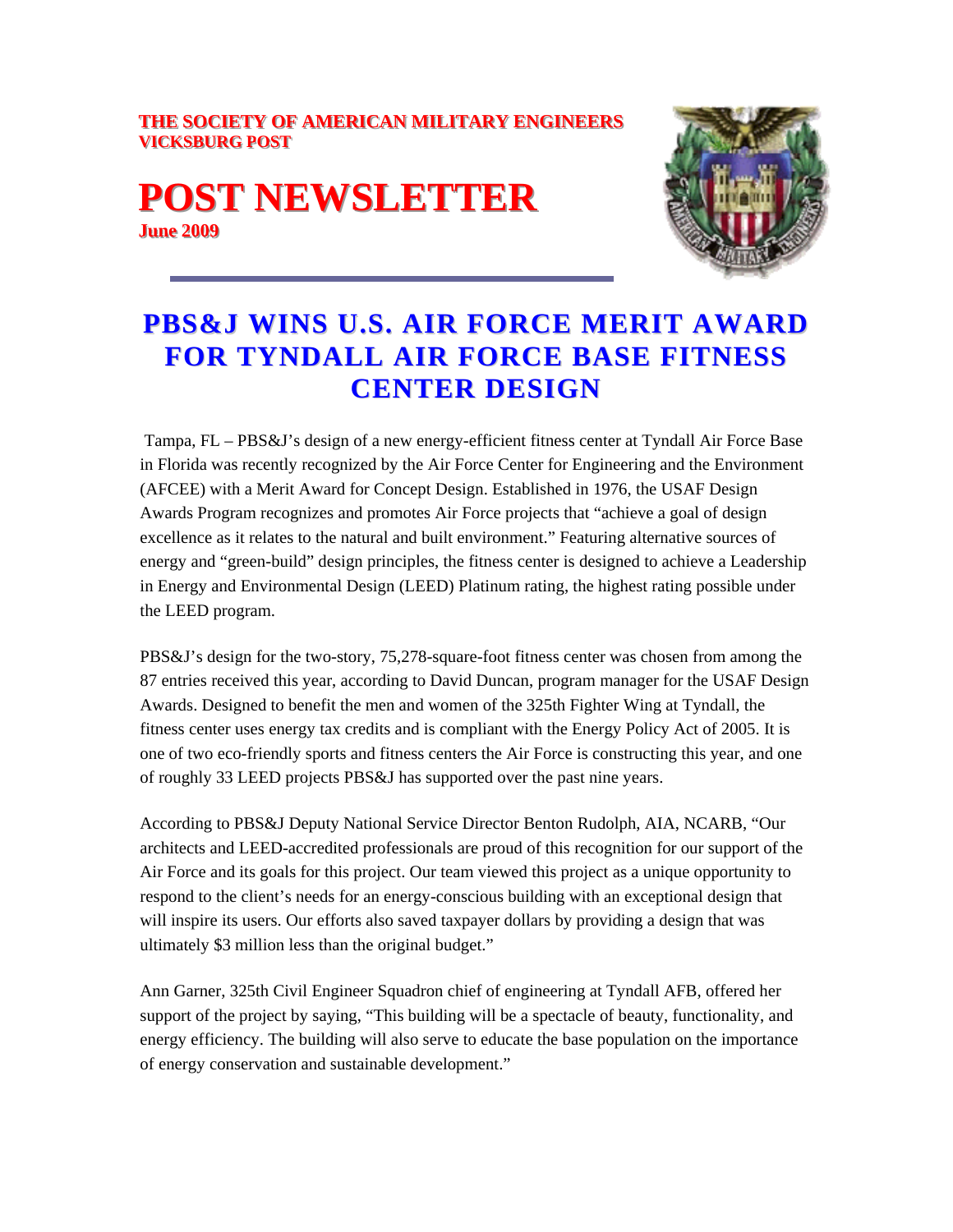The "Fit to Fight" Center will feature a gymnasium with two basketball courts; three racquetball courts; men's and women's locker rooms; an 11,000-square-foot cardio/weight room with a separate parent/child workout area; a 2-story lobby; spacious upper-level group exercise rooms; interior balconies; and excellent views of St. Andrews Bay off the Gulf of Mexico. The center will also include a separate 3,942-square-foot Health and Wellness Center (HAWC) to provide the 325th Fighter Wing with a welcoming place for personal counseling on healthy lifestyles.

In addition to taking advantage of recovered energy, the design's "green" elements include alternative energy sources, high-efficiency cooling and heating systems, recycled materials from construction demolitions, integration of a solar power system on the roof, permeable paving, and high-efficiency lighting and controls. The building received high ratings in the following LEED categories: sustainable sites, water efficiency, energy and atmosphere, materials and resources, indoor environmental quality, and innovation and design.

The state-of-the-art fitness center design was the result of teamwork on the part of architects, engineers, interior designers, landscape architects, CADD specialists, and others, all of whom were overseen by the project's manager, W. Blaine Paxton, AIA, NCARB, of PBS&J's Tampa office. Ground breaking for the \$18.6 million project took place on December 11, 2008, and construction is expected to be completed in early 2010.

#### **Scholarships**

Scholarships will be presented at the July Meeting.

### **Corporate Membership**

Sustaining members are asked to verify that they are making full use of their corporate membership. Each Sustaining Membership entitles your firm to designate five representatives. These representatives will receive the magazine, newsletter, and all other benefits that our individual members receive.

#### **Sustaining Firms**

You are invited to submit articles on projects of interest that you have either completed or are working on for publication in this newsletter. This will help keep everyone informed about the types of projects going on in the Vicksburg District. Also we are looking for Sustaining Firms to serve as A-E Hosts at upcoming meetings. Please contact Jimmy Nelson (jnelson@allenhoshall.com or 601-977-8993) or Ashlyn Graves (agraves@evans-graves.com or 504-836-5151). What better way to showcase your firm than to serve as A-E Host at an SAME meeting?